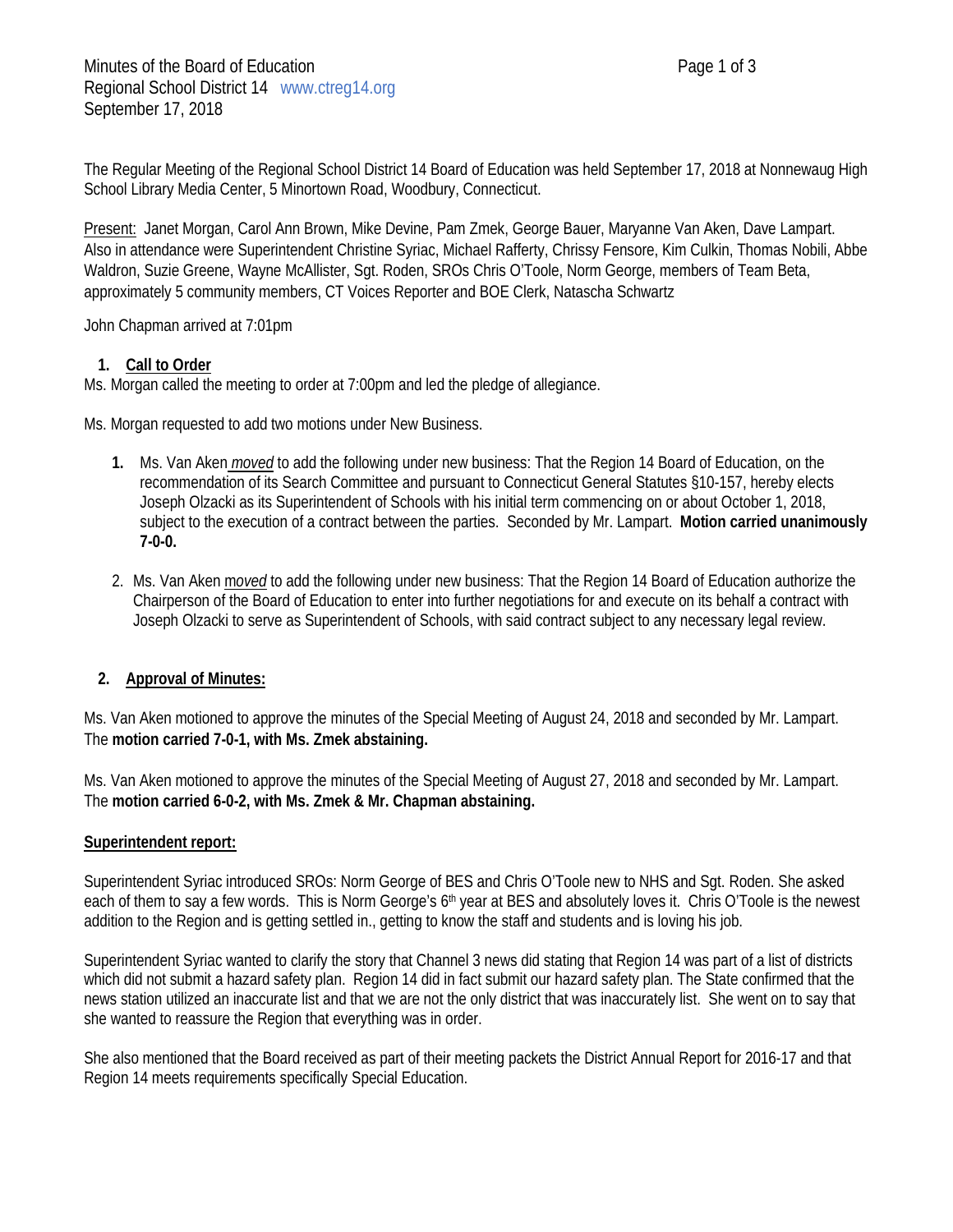Mrs. Syriac reported that prior to school starting she sent a letter home to Kindergarteners along with some stickers to welcome them to Region 14 and also gave a shout out to Steven Lefevre.

Lastly, she stated that convocation went very well and on the first day of school she spent time at each school visiting classrooms and enjoying the buzz of all of the excited students.

#### **Committee reports**

Mr. Bauer presented the YTD numbers and he stated that the Region is on par in comparison to years past at the same time of year. He advised that Mr. McAllister gave the committee information regarding reimbursements and mentioned that the State's new website will be online around October 1, 2018 and is hoping that the State will be able to catch up quickly to send us our reimbursements. He went on to mention that the committee also discussed items such as the 2019-2020 debt service funding for the High School project, more specifically estimated numbers vs. actuals.

#### **Board chair comments**

Ms. Morgan thanked the Music department for sending 2 students to 9/11 memorial service to the Town of Woodbury to open the service. She also thanked the staff for their patience during the High School renovations.

## **Public comment**

Bethlehem resident and Team Beta student president Kyle Krantz, Mr. Daniel Biron parent/Watertown resident, and Doug Whyte Bethlehem resident all spoke to their discontentment and frustration with the handling of the Robotics team since Mr. Pease resigned as club advisor to the team. They will be meeting with Principal Luby, Superintendent Syriac and Board member George Bauer on September 20, 2018 to give more insight into the history of the team, to discuss 4-H, and possibilities moving forward.

#### **Old business**

Mr. Bauer moved that the Region 14 Board of Education approve the Library/Media Curriculum (Information Literacy Curriculum) as presented, and seconded by Ms. Van Aken. The motion carried 6-0-2, with Mr. Chapman and Ms. Zmek abstaining.

#### **New business**

Presentation of Grades 9-12 Science Curriculum: Mr. Rafferty and Mr. Nobili presented the five highlights that can be found in this new curriculum. Mr. Nobili explained that the new curriculum: 1) merges earth science across the core science courses, 2) creates a focus on engineering and technology and 3) the Next Generation Science Standards (NGSS) can be found across the elective courses as well. Mr. Rafferty pointed out that the new courses will 4) connect across multiple content areas and practices. Finally, Mr. Rafferty informed the Board that two of the courses will be eligible for UConn credit. The two courses which are eligible are: Advanced Placement Biology and Advanced Placement Environmental Science. Mr. Rafferty informed the Board that the curriculum would be available on line in the next day or two.

Motion 1: Mr. Bauer *moved* that the Region 14 BOE approve NHS Agriscience students to the Royal Winter Agriscience Exposition in Toronto, Canada from November 8 to November 11, 2018, for 40 students and 12 background checked chaperones via coach bus and funded by student. Seconded by Mr. Lampart. **Motion carried 8-0-0.**

Motion 2: Mr. Bauer *moved* that the Region 14 BOE approve NHS Agriscience students to the National FFA convention in Indianapolis, IN, from October 22 to October 27, 2018, for 35 students and 5 background checked chaperones via coach bus and funded by the FFA, Alumni, travel accounts and by students. Seconded by Mr. Lampart. **Motion carried 8-0-0.**